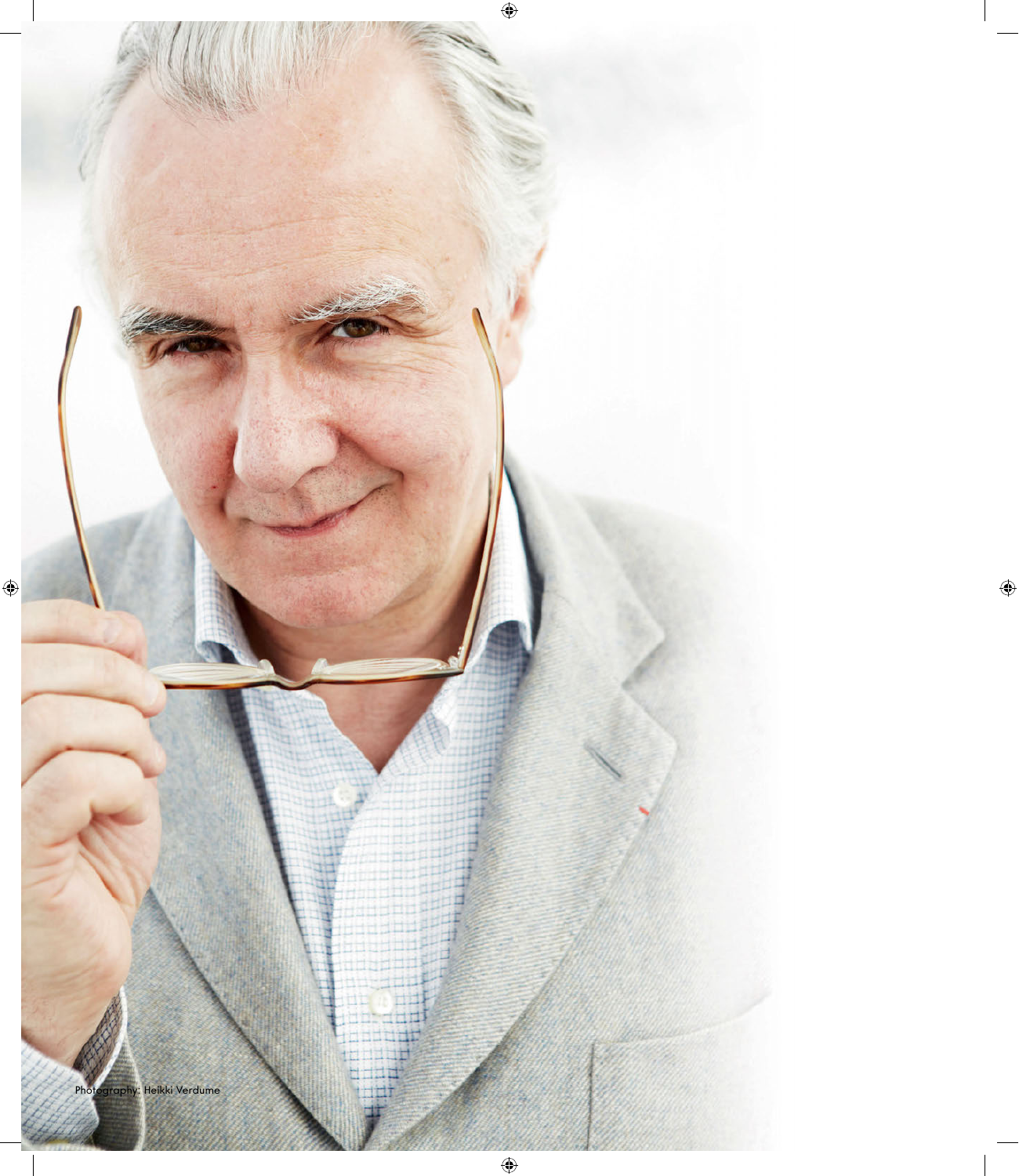## Talking French

After 45 years in the industry Alain Ducasse is still going strong. We speak to the master chef about his enterprises, passion for independent hotels and why he decided to take meat off the menu at his three-Michelin star restaurant in Paris' Plaza Athenée.

## Words: Lauren Ho

t's late morning on a Wednesday at The Promenade in<br>London's Dorchester Hotel. The breakfast service is<br>winding down as the preternaturally calm staff skate<br>between tables pouring final coffees for lingering<br>businessmen an t's late morning on a Wednesday at The Promenade in London's Dorchester Hotel. The breakfast service is winding down as the preternaturally calm staff skate between tables pouring final coffees for lingering the green settees that lines the centre of the restaurant, it is tempting to be lulled by the hum of activity when, precisely on time, the man himself emerges from a pair of double doors, above which a fixed brass plaque bears his name.

Dressed in a black suit jacket with an open neck shirt his grey hair smoothly slicked back - Alain Ducasse has the cool, self-possessed demeanour of success. His manner is brusque and as he peers cagily from behind his signature black-rimmed spectacles. It is clear that he is a no-nonsense sort of man. It's precisely this attitude that has shaped his career, becoming one of the most celebrated chefs in the world and often revered by industry insiders as one of the greats, comparable with legends such as Escoffier, Vergé and Bocuse for his influence over French cuisine.

A veteran who has guided the industry for over 45 years, Ducasse might have swapped his chef whites for more sober business attire a while ago, but far from indulging in long lunches on the other side of the pass, he remains fully immersed, micromanaging all aspects of his projects, from the recipes to the interior design and even the tableware

and talent. As a result his lucrative empire - that also includes cooking schools, recipe books and a network of European hotels - has earned him the reputation as one of the wealthiest chefs in the business.

A man from much humbler beginnings, Ducasse grew up on a farm in the southwest region of France. Food was always an important part of his life and he recalls the wholesome flavours of his grandmother's cooking, prepared with produce straight from the farm, including the vegetables he helped pick from the kitchen garden. "I was surrounded by ducks and geese and had access to some amazing produce such as boletus mushrooms and foie gras," says Ducasse. "I grew up appreciating these ingredients and learnt to cook with them."

Of course, an appreciation of food within family life is one thing, but it wasn't until Ducasse turned 16 that he began to sharpen his skills under the tutelage of masters such as Michel Guérard, Gaston Lenôtre, Roger Vergé and Alain Chapel, while discovering the flavours of Provençal cooking, for which he has now become known.

Following a stint at Vergé's second restaurant, L'Amandier, and later at Hotel Juana's La Terrasse, in the southeast of France – where he also gained his first two Michelin stars - his big break came at the age of 33, when he was awarded three Michelin stars while at the helm of Le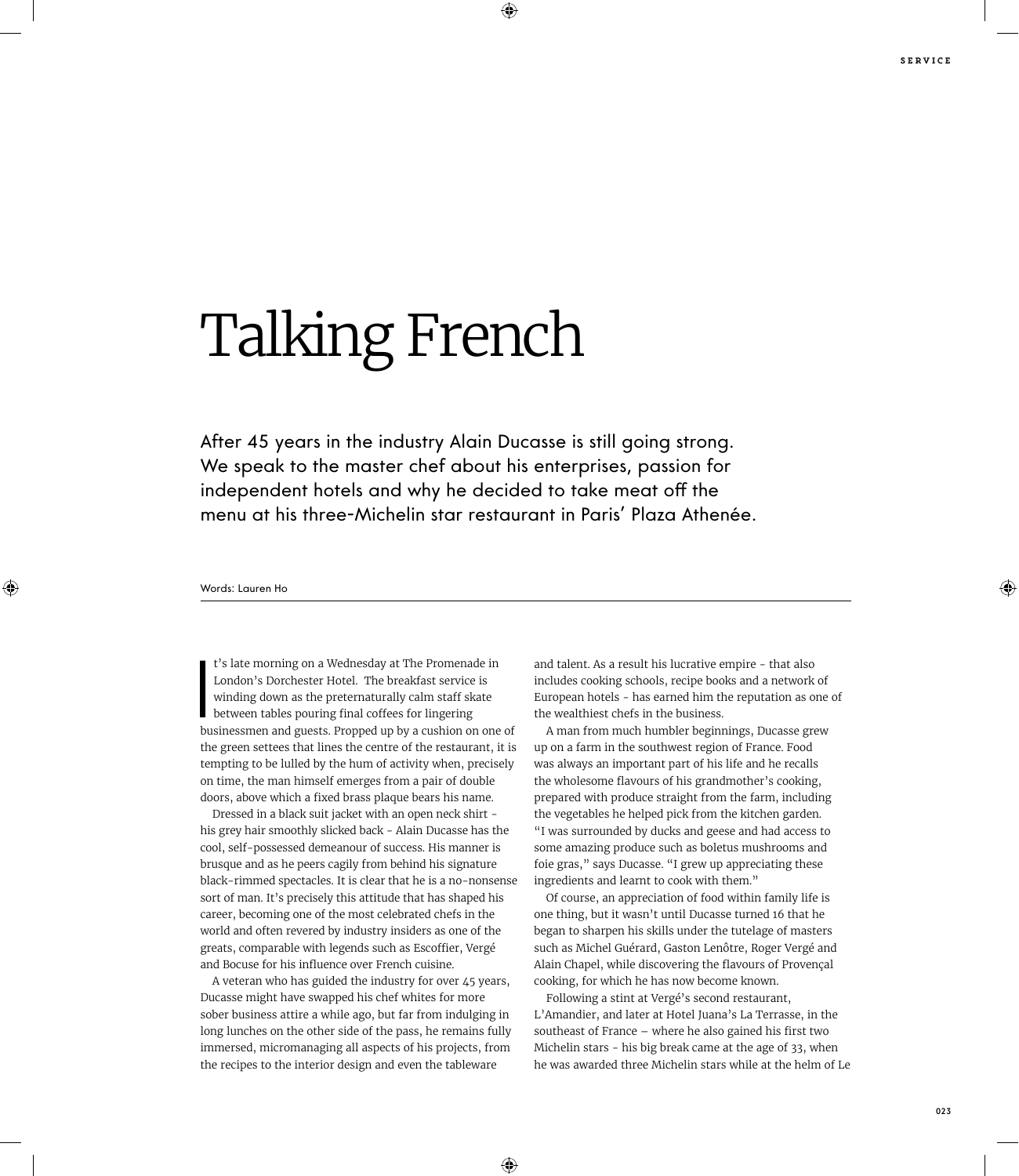

Louis XV, the restaurant in Monaco's Hôtel de Paris. A few years later, this was followed by another triple star win at his eponymous restaurant in Paris, making him the first six-star chef in the world.

Two decades and a galaxy of stars later (19 to be precise) Ducasse, to date, has 23 restaurants that span from casual bistros to contemporary French offerings, and of course his signature haute cuisine establishments. Scattered through seven different countries across the globe, it is clear that food lovers from a variety of cultures will flock to a Ducasse dining room for the simple reason that he has successfully translated the essence of French cuisine and service for an international audience, while still retaining a sense of authenticity. "It's difficult, because you have to preserve your own identity, while showcasing – and allowing people to discover – the French idea of cuisine," says Ducasse, his white eyebrows knitted together thoughtfully. "It's about satisfying and matching the expectations of the clientele. I like to say that I have a global vision, but a local expression."

Indeed, whether serving up contemporary plates such as homemade buckwheat pasta with frog's legs at Spoon in Hong Kong; comforting home-style dishes like the beef entrecôte and fries in Tokyo's Benoit; or the deliciously gooey croque monsieur at Ore, his newest café in the Palace of Versailles, Ducasse, over the years, has consistently delivered quintessential French cooking. So it comes as a surprise that this

'Frenchest' of French chefs has gone off-piste by removing all meat from the menu at his three-star establishment in Paris' Hôtel Plaza Athenée. "I wanted to show that, opposite to the image of French cuisine being heavy and complex, it can also be good for your health," explains Ducasse. "I wanted to prove that you are still able to create haute cuisine using very modest, humble, peasant ingredients such as legumes, cereals and vegetables." He emphasises: "This isn't something that happened organically, it is something I feel very strongly about."

The dishes that emerge from the kitchen, with a kind of military precision only an establishment of this merit can orchestrate, are – simply put – a revelation. Fresh rouget – or red mullet – is spiked with an intense liver sauce; meaty scallops, accompanied with baked cauliflower, are livened up with a sprinkling of earthy black truffle; while a simple wheat and root vegetable concoction is served in Ducasse's trademark porcelain cookpot, a streamlined reimagining of the traditional version, now designed by Pierre Tachon to lock in flavours during slow cooking. And, as Ducasse says is characteristic of his overall philosophy, "The idea of this dish is to use local, seasonal vegetables, linked to the region they come from. It is representative of what I want to do: to change the way we approach food and consume less meat, fat, sugar and salt."

The cookpot is just one example of Ducasse's love of tableware and his